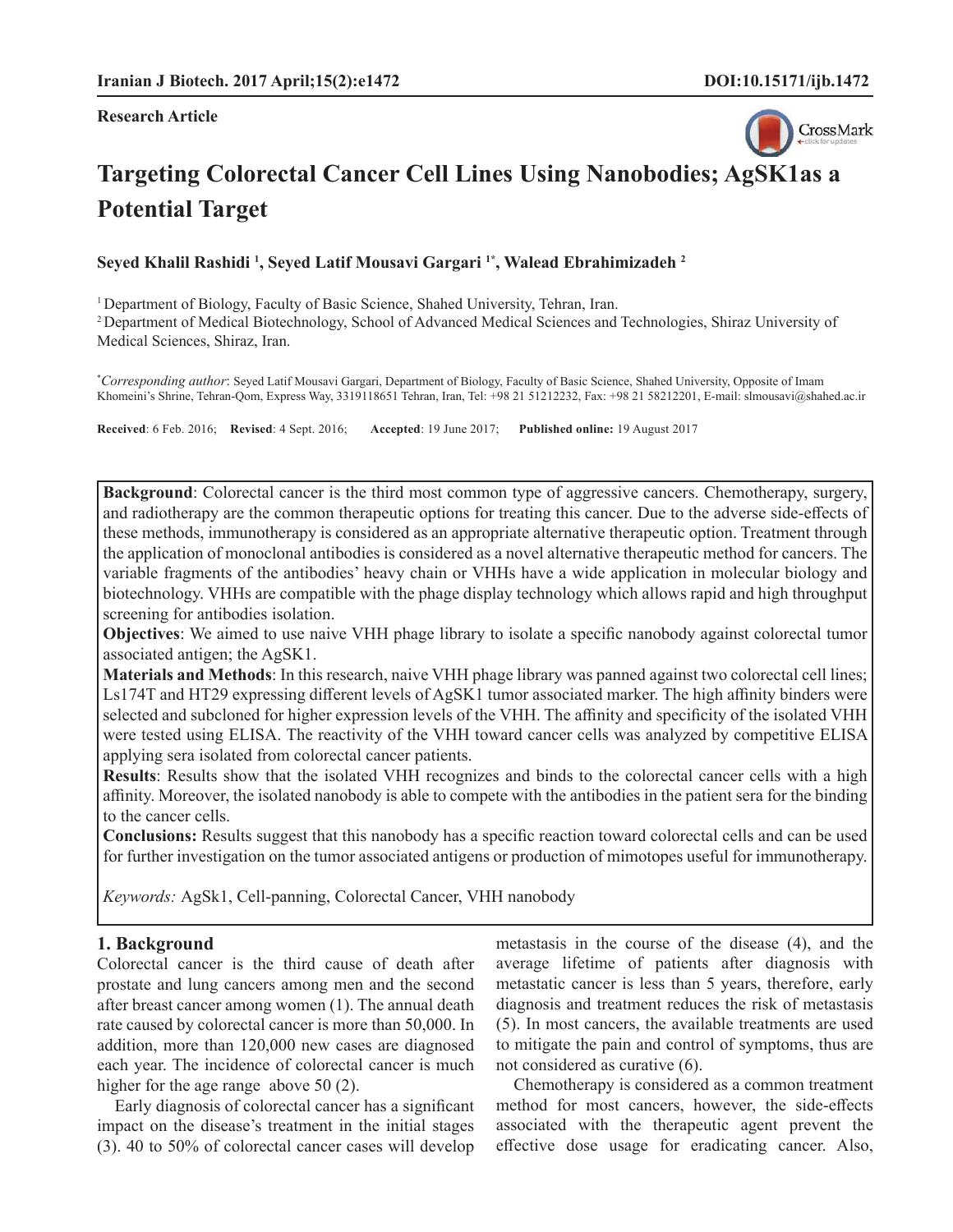using low dosage often results in the development of resistance to the chemotherapeutic agent (7).

As an alternative method, treatment with monoclonal antibodies has greater advantages compared to the chemo- or radiotherapy (8). Cancer cells have different expression patterns and development of antibodies recognizing these differences can specifically target cancer cells (9). Due to the specificity of monoclonal antibodies in recognition of their target, they can be employed to deliver chemotherapeutic drugs to the cancer calls or be modified to develop immunotoxins that specifically target cancer cells (10).

Factors associated with the appropriateness of the antibodies in the cancer therapy are: the high affinity towards tumor associated antigen, homology with human proteins, the absence of protease sensitive domains, high solubility, and stability (11). Antibody fragments such as Fab and ScFv can also interact with the antigens. These fragments have a number of advantages over the whole antibodies, such as, a higher tissue penetration, a property useful against solid tumors, higher serum clearance which is helpful in case of immunotoxins and radiolabel fragments, plus lower immunogenicity which increases its halflife and reduces the needed dosage (12). Nevertheless, the high expense associated with the development of these antibodies and the need for eukaryotic expression system limit their use  $(13)$ .

Antibody fragments bear most of the advantages attributed to the monoclonal antibodies and antibodies. VHHs (variable fragments of heavy chain antibodies) or nanobodies are fragments of the naturally developing single chain antibodies of camelid species and sharks (14). These antibodies lack the light chain of conventional antibodies and possess antigen binding capability. Due to lack of light chains in the antibody binding fragments of these single chain antibodies, the VHH size is reduced to less than 15 KDa along with a high solubility potential. These properties provide VHH with high tissue diffusion rate necessary for treatment of the solid tumors (15, 16). Further advantages of the VHHs are the simplicity of expression in prokaryotes and other microorganisms, high homology with human IgG antibodies, and compatibility with the high throughput selection systems such as phage-, yeast- and ribosome-display (17). Furthermore, VHHs have extended CDR3 region that enables these fragments to recognize the hidden epitopes such as enzyme active sites and haptens, as well (18).

Isolated from lymphocytes of the colorectal patients, SK1 monoclonal antibody specifically

**Iran J Biotech. 2017;15(2):e1472 79**

recognizes and binds to the AgSK1 surface protein. Immunohistochemistry and dot-blot have revealed that this antibody can react with several colorectal cancer cell lines, while it is does not bind to the normal cells such as fibroblasts, lung cell lines, blood cells, and other cells derived from normal tissues. These features show the specificity of this antibody toward colorectal cancer tissues (19).

Colorectal cancer derived cell lines show different expression levels of AgSK1; the highest expression level of which belongs to the SW620 and Ls174T cell lines, and the lowest expression levels were seen for  $CaCO<sub>2</sub>$  and HT29 cell lines. A higher expression level of AgSK1 is associated with a higher likelihood for metastasis development (20).

# **2. Objectives**

Because the AgSK1 protein is still an unknown antigen, in this research we aimed to isolate a VHH nanobody that could specifically recognize and bind to the cell line that expresses AgSK1 tumor associated antigen. We then compared the reactivity of the isolated VHH with the control cell lines and sera of the colorectal patients.

# **3. Materials and Methods**

# *3.1. Bacteria and Cell Lines*

*E. coli* BL21(DE3) and *E. coli* TG1 were obtained from Shahed University bacterial collection and were cultured in Luria–Bertani (LB) medium (1% NaCl, 1% Peptone, and 0.5% yeast extract).

HT29, Ls174T, and HeLa cell lines were purchased from Pasture Institute of Iran (Tehran, Iran) and were cultured in the DMEM (Dulbecco's Modified Eagle's Medium) medium containing  $10\%$  FBS at 37 $\degree$ C and 5 $\%$  $CO<sub>2</sub>$ .

# *3.2. Preparation of the VHH Phage Library*

The naive VHH phage library was from our previous studies (18). Briefly, peripheral blood lymphocytes were isolated from a *Camelus dromedarius* and used for total RNA extraction, cDNA was generated, and VHH genes were amplified using nested PCR. The library was created by cloning all the VHH genes into pComb3X phagemid vector. After transformation of *E. coli* TG1 bacteria with the library the phage particles harboring the VHH gene were propagated by infecting the bacteria with the helper phage (M13K07, Amersham, USA), as explained before (18). VHH coding phage particles were isolated from supernatant following to the removal of bacteria by centrifugation and were used for bio-panning.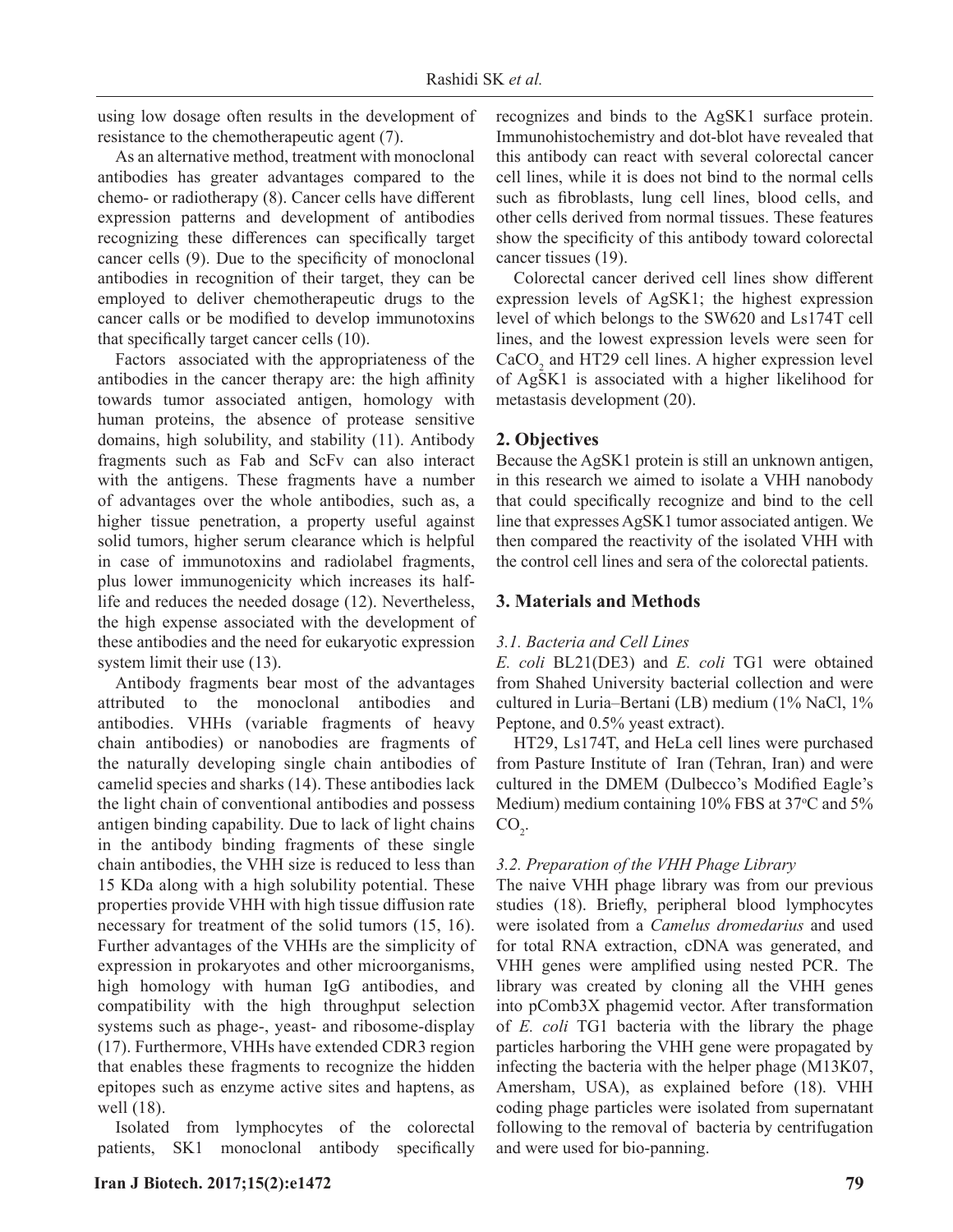# *3.3. Biopanning Against Colorectal Cell Lines*

LS147T cell line which expresses high levels of the AgSK1 protein was used for the selection of VHH nanobodies, whereas HeLa cell line lacking AgSK1 was used in a counter-selection step to remove nonspecific VHH nanobodies.

Briefly, cells were cultured in the complete DMEM medium (10% FBS 2 mM L-glutamine, 100 unit.mL-1 penicillin and 100  $\mu$ g.mL<sup>-1</sup> Streptomycin) at 37 °C supplied with  $5\%$  CO<sub>2</sub> for 24 hours. A total number of 5×104 cells from each cell line were counted and transferred into separate 1.5 mL microtubes containing 1 mL complete DMEM medium and incubated for 2 hours. Cells were sedimented at 1200 *×g* and washed twice with 0.5 mL of cold PBS. The total amount of 150 μL of the phage library was added to the microtube containing HeLa cell line and was incubated for 2 hours. After centrifugation at  $1200 \times g$  at 4 °C for 5 minutes, the supernatant containing unbound phages was removed and added to the microtube containing Ls174T cell line. After 2 hours of incubation, cells were centrifuged as before, washed three times with cold PBS, followed by three times of washing with PBS-T (PBS + 0.05% Tween-20). The supernatant was removed and the bound phages were eluted by addition of 100 μL Glycine-HCl solution (2M HCl, pH was adjusted to 2.2 with Glycine). After 10 minutes of incubation, the eluted phages were harvested by centrifugation and were neutralized to pH 7.2 by the addition of 1M Tris buffer, pH 9. The eluted phages were used to infect *E*. *coli* TG1 at mid-log phase.

The phage particles were propagated as described before (21) and were used for the subsequent panning rounds. A total of four rounds of biopanning were performed. To isolate the highest affinity binders, the concentration of Tween-20 in the washing solution was gradually increased to reach  $0.3\%$  in the final round of panning.

#### *3.4. Selection of VHH Clones*

Polyclonal phage ELISA was performed to select the highest affinity VHH nanobodies from each round of panning. A total number of  $5 \times 10^4$  from each of Ls174T, HT29, and HeLa cell lines were cultured in the separate wells of the microplate with 200 μL complete DMED medium and cultured for 24 hours at 37 °C supplemented with the 5%  $CO_2$ . The medium was removed and cells were washed with 200 μL of cold PBS. 100 μL of the eluted phages, which equals to  $3 \times 10^{10}$  of the phage particles from each round of panning was added to each well. The plate was incubated for 1 hour at  $37^{\circ}$ C. The cells were washed three times with 200 μL of PBS

and subsequently three times of 200 μL PBS-T (0.05% Tween-20). 100 μL of anti-M13 antibody conjugated with HRP (Diluted to 1:9000 with PBS) (Amersham, USA) was added to each well and the plate was incubated for 30 minutes at 37  $^{\circ}$ C. The supernatant was removed and cells were washed three times with PBS-T. Subsequently, 100 μL of TMB solution was added to each well and the plate was incubated for 15 minutes. The reaction was stopped by addition of 100 μL 3N  $H_2$ SO<sub>4</sub>. The OD was read at 450 nm.

VHH clones showing the highest absorbance were selected. A total number of 20 clones were selected and analyzed for binding activity as described above.

#### *3.5. Soluble Expression of VHH Nanobodies*

The clone with the highest absorbance was selected for soluble expression. The VHH gene was cloned into pET28a expression vector. The VHH gene was amplified using primers; Fr4-*EcoR*I and Fr1-*Hind*III (18) and then was cloned into pET28a vector using *Eco*RI and *Hind*III restriction digestion and subsequent cloning. The construct was transferred into *E. coli* BL21(DE3). The expression was induced with1 mM IPTG (isopropyl β-D-1-thiogalactopyranoside) at mid-log phase. Cells were collected six hours after induction by centrifugation and re-suspended in lysis buffer (100 mM  $\text{NaH}_2\text{PO}_4$ , 10 mM Tris base, 8 M urea, pH 8). The cells were lysed by sonication and incubated at  $37 °C$  for 18 hours to dissolve inclusion bodies. Cell debris was removed by centrifugation at  $12000 \times g$  for 15 minutes and the protein content was analyzed by 12% SDS-PAGE.

VHH nanobody was purified using Ni-NTA affinity chromatography and confirmed by western blotting. The VHH nanobody was refolded by dialysis against descending concentration of urea in PBS. Protein concentration was determined by Bradford method.

#### *3.6. Affi nity Analysis Against Colorectal Cell Lines*

Ls174T, HT29, and HeLa cell lines, each at the concentration of  $5 \times 10^4$  were used for affinity determination. For each cell line, four concentrations of nanobody were tested. Cells were transferred into 1.5 mL microtubes and nanobody at the concentrations of 0, 1, 3, and 6  $\mu$ g in 100  $\mu$ L of PBS was added to each test tube separately. The tubes were incubated for 2 hours and then washed 6 times using PBS-T (0.05% Tween-20). Anti-His tag antibody (Amersham, USA) was added and the tubes were incubated for 30 minutes at 37 °C. After washing the cells, 100  $\mu$ L of TMB solution was added and tubes were incubated for 15 minutes. The reaction was stopped using  $100 \mu L$  of  $3N$  $H<sub>2</sub>SO<sub>4</sub>$  and the absorbance was read at 450 nm.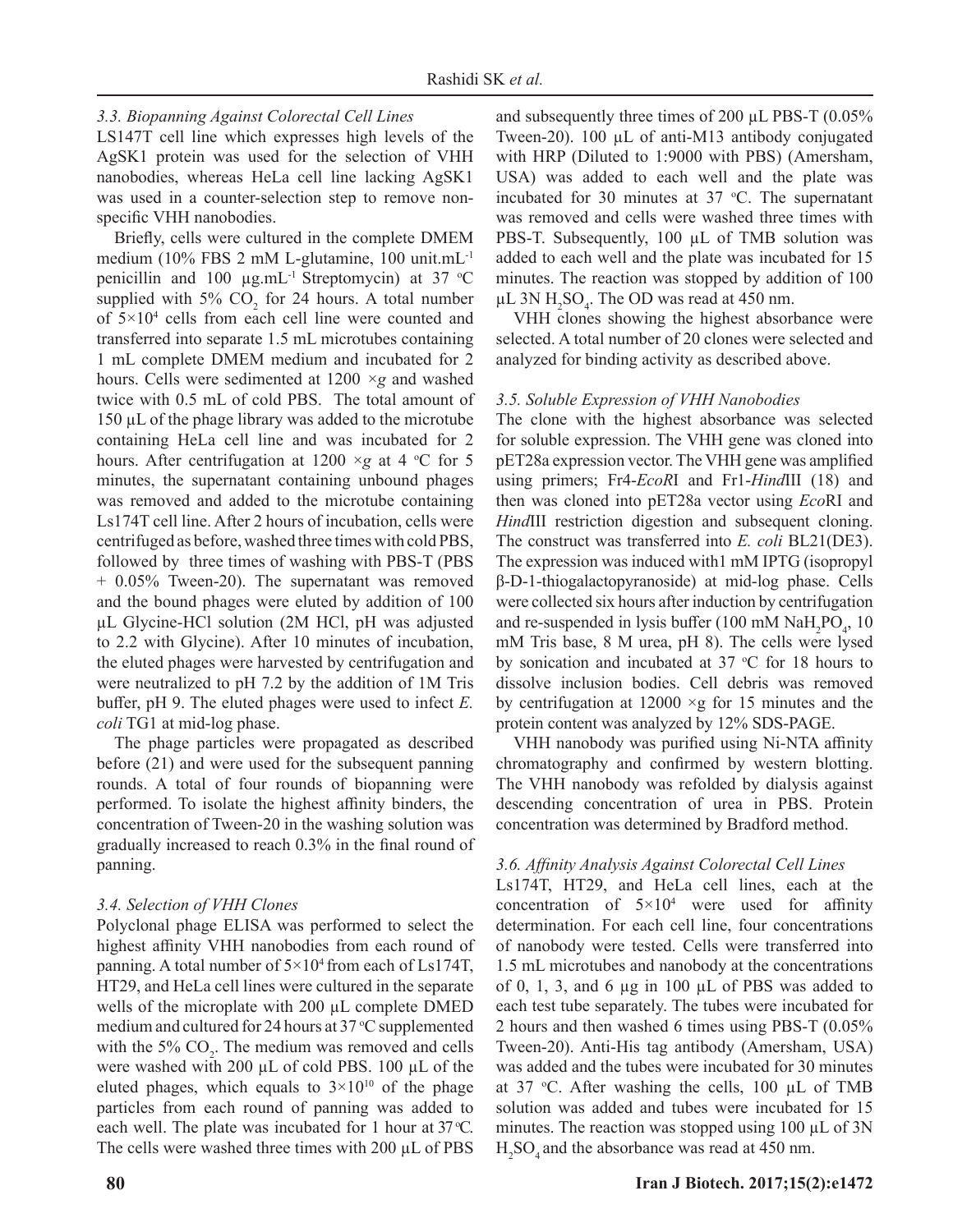## *3.7. Analysis of VHH Target by Western Blotting*

For analysis of the target recognized by the VHH,  $10<sup>6</sup>$ cells from each of the Ls174T, HT29, and HeLa cell lines were suspended in 200  $\mu$ L of lysis buffer (100 mM Tris-HCl, pH 8.0 - 100 mM NaCl - 0.5% (v/v) Triton  $X-100$ ) separately and were incubated at  $4^{\circ}$ C for 15 minutes. Cell debris was removed by centrifugation at 1200 ×gat 4 °C for 5 minutes. The supernatant was loaded into the wells of 12% SDS-PAGE and subsequently the electrophoresed proteins were transferred onto the nitrocellulose membrane using western blot system (BioRad). The nitrocellulose membrane was incubated in the blocking solution containing 5% skim milk and PBS for 18 hours at  $-4$  °C. Following to washing the membrane, nanobody solution at the concentration of 300 μg.mL-1 was added, and the membrane was incubated at  $37$  °C for 2 hours. The membrane was washed with PBS-T (0.05% Tween-20) and anti histag antibody was added. The membrane was washed and after 1 hour and DAB (diaminobenzidine) solution (30 mM tris-HCl pH 7.2, 0.6 mg.mL-1 DAB, and 10  $\mu$ L.mL<sup>-1</sup> H<sub>2</sub>O<sub>2</sub>) was added. The reaction was stopped by addition of PBS.

# *3.8. Analysis of the Binding Activity by Competitive ELISA*

In order to test the reactivity of isolated VHH, a competitive ELISA was designed using colorectal cancer cell lines and sera of patients suffering colorectal cancer. Blood samples were obtained from Cancer Research Institute, Imam Khomeini hospital, Tehran, Iran. Blood samples of healthy individuals were used as negative control.

A total number of  $5 \times 10^4$  cells from each of Ls174T, HT29, and HeLa cell lines were separately transferred into 1.5 mL microtube. 100 μL of 1:25 diluted sera and 100 μL of VHH nanobody (6 μg) were added to each tube. Two control reactions, one without VHH nanobody and the other with sera of the healthy individuals were conducted, as well. After 2 hours of incubation at 37 °C, cells were washed three times with PBS and then anti-His tag antibody was added to each of microtube. The assay was continued as described in the section of "Affinity analysis against Colorectal Cell Lines."

In a different reaction 200  $\mu$ L of sera was added to the same number of cells and cells were washed after 2 hours of incubation and 200 μL of VHH nanobody was added. The concentrations of the sera and VHH were the same as the first reaction. The assay was continued as above.

# **4. Results**

## *4.1. Bio-panning*

The generated VHH-Phage library was confirmed by PCR using specific VHH primers on random colonies isolated from the library (Fig. 1-A). PCR was performed on the phages isolated from each panning round to



**Figure 1**. **A)** Colony PCR on the naive library. Lane 1; 400 bp band represents nanobody gene. Lane 2; Standard DNA molecular weight marker. Lane 3; Negative control. **B)** Colony PCR on bacteria infected with the phages obtained from panning rounds. Lane 1; Standard DNA molecular weight marker. Lanes 2 to 5; Panning rounds 1 to 4 respectively. **C)**; Lane 1; Digestion of pET28a with *Eco*RI and *Hind*III, Lane 2; Digested PCR product of the nanobody using *Eco*RI and *HindIII* restriction enzymes. **D**) Lane 3; PCR using specific nanobody primers on the pET28a clone bearing the VHH gene. The 400 bp band confirms the cloning the VHH gene into the pET28a vector. Lane 2; PCR using specific nanobody primer on the pET28a vector. As seen in the figure no bands can be seen. **E)** Restriction digestion of the pET28a vector bearing the nanobody gene. Digestion was done using EcoRI and HindIII enzymes flanking the nanobody gene. As shown in the figure the 400 bp band represents the nanobody gene.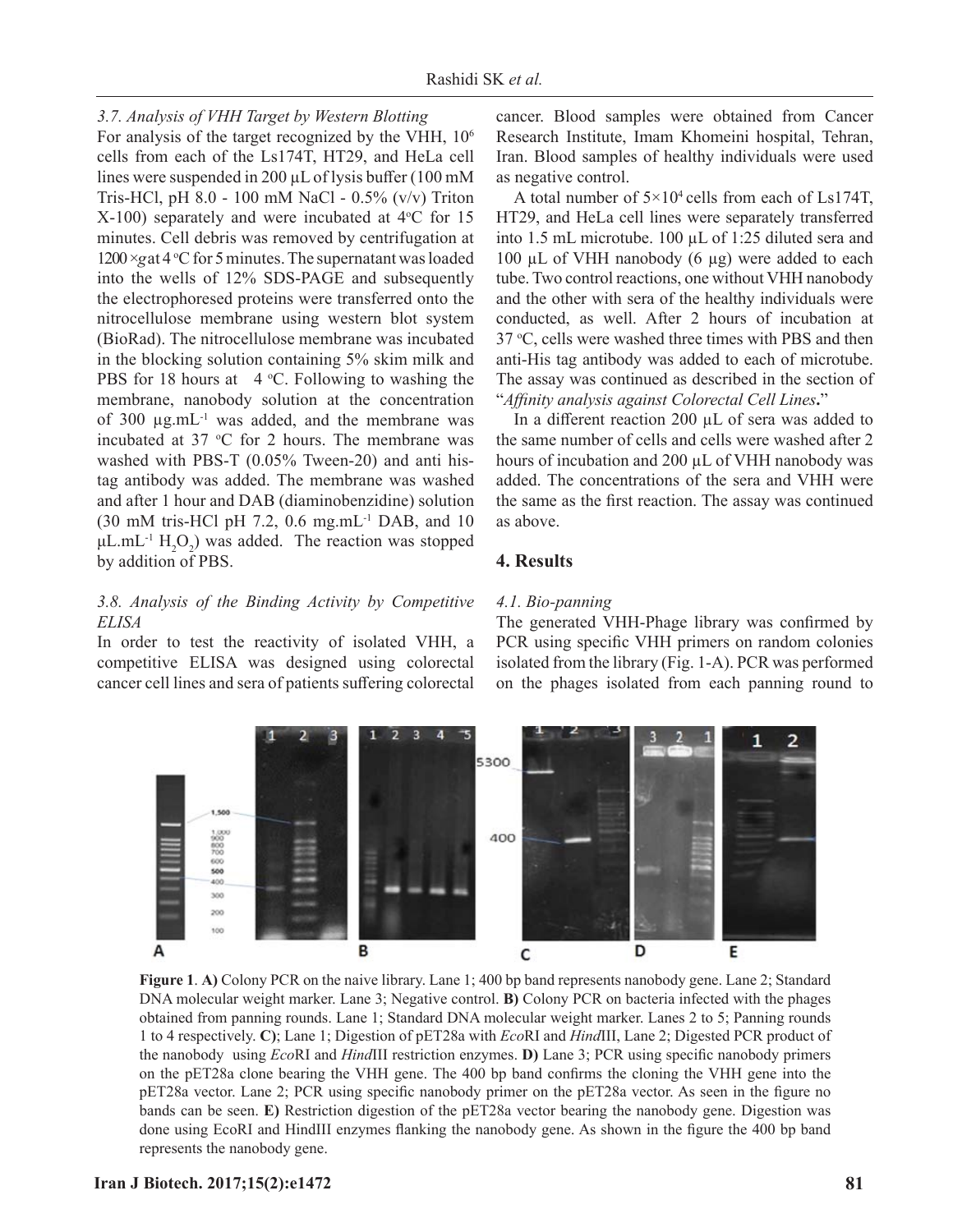**Polyclonal Phage ELISA** 



**Figure 2.** The polyclonal phage ELISA from all the four panning rounds. The third round of panning which showed the highest absorbance was chosen for further isolation of the monoclonal nanobody.

confirm selection of VHH coding phage particles (Fig. 1-B). Cloning of the nanobody in the pET28a was confirmed using PCR on the construct (Fig. 1-D) and by digestion using *Eco*RI and *Hind*III enzymes. (Fig. 1-E).

Progression of biopanning rounds was monitored using polyclonal phage ELISA on Ls174t, HT29, and HeLa cell lines (Fig. 2). The third round showed the highest absorbance and was selected for further selection of VHH clones.

Twenty clones were selected from the third round of panning and were analyzed for the binding activity toward Ls174t, HT29, and HeLa cell lines. The clone number 4 that was expressing the highest amount of AgSK1, showed the highest affinity toward  $Ls174t$  cell line (Fig. 3). This clone was selected for subcloning and expressing the nanobody in a soluble condition.

#### *4.2. Expression of VHH Nanobody*

The clone number 4 which showed the highest affinity



Figure 3. The ELISA results of the monoclonal phage panning. Random colonies were isolated from the third round of panning and were tested for binding strength toward the AgSK1<sup>+</sup> cell lines. Clone 4 had the highest absorbance and was chosen for soluble expression of the nanobody.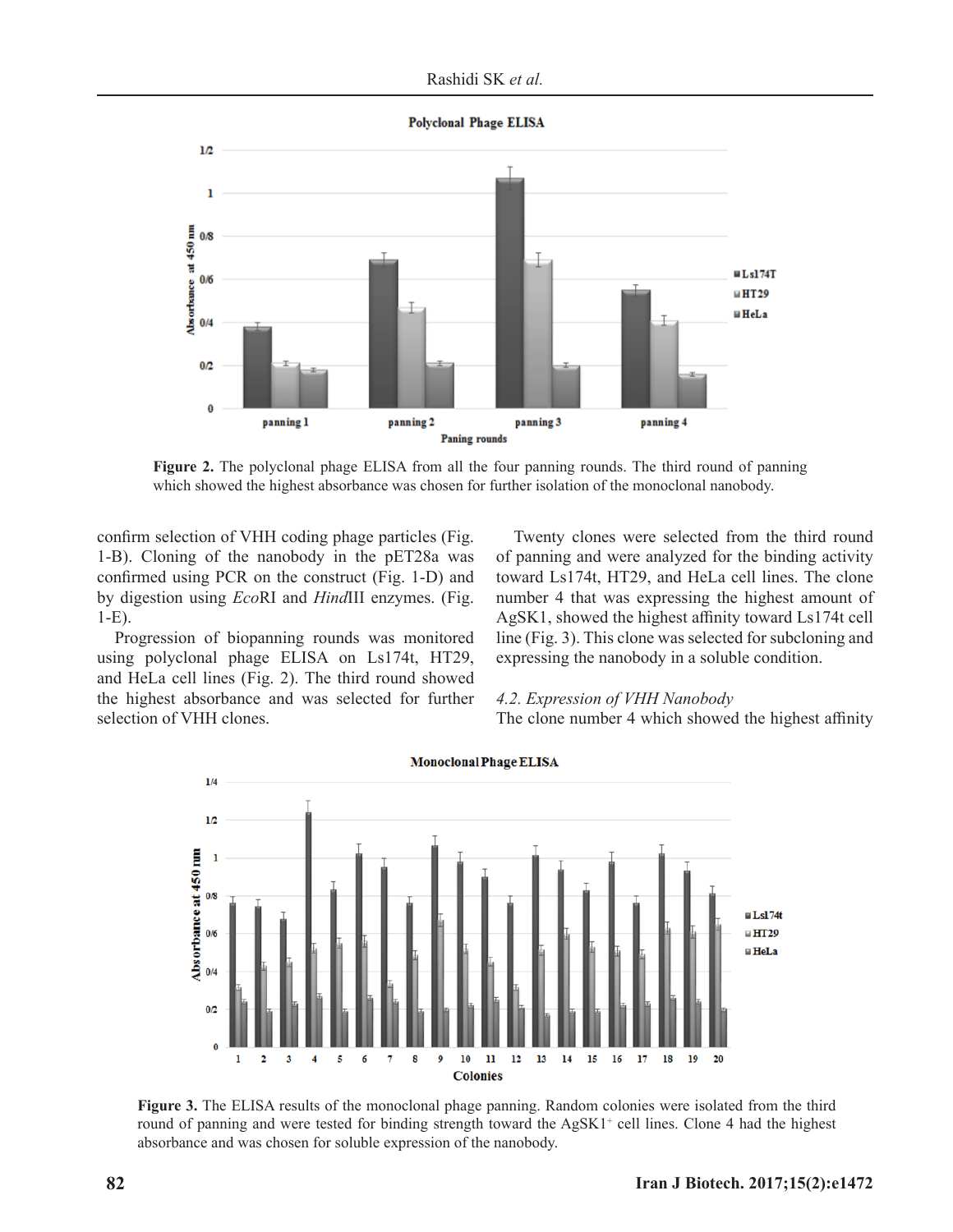

**Figure 4. A**) Respectively from right to left. Expression of nanobody in soluble form. Lane 1: un-induced negative control. Lane 2: Induced sample. Lane 3: Standard protein molecular marker. Lane 4: The purified nanobody using IMAC column. **B**) Western blot. Isolated nanobody was used as a primary antibody and anti His-tag antibody was used as secondary antibody. Extracts obtained from different cell types lines were loaded in different wells. Respectively from left to right. Lane 1: Cell extract of LS174T cell line. Lines 2: Cell extract of HT29 cell line. Line 3: Nanobody was loaded as a positive control.

toward Ls174t cell line was subcloned into pET28a in order to express in the *E. coli*. The gene was amplified using VHH subcloning primers and then cloned into the *Eco*RI and *Hind*III restriction sites of the pET28a vector. Cloning was confirmed by PCR (Fig.  $1-C$ ).

The expression of VHH was induced using 1 mM IPTG and the VHH nanobody was purified using Ni-NTA affinity chromatography. Figures 4A and 4B show the results of SDS-PAGE and Western blot analysis, respectively.

#### *4.3. Analysis of Binding Activity of the VHH Nanobody*

The binding activity of the VHH nanobody was tested using Ls174t, HT29, and HeLa cell lines. At 6 μg.100  $\mu L^{-1}$  concentration, the highest binding activity was seen toward Ls174t cell line and followed by the HT29 cell line. Binding toward HeLa cell line was not significant (Fig. 5). *4.4. Western Blot on Cell Lines Using Isolated Nanobody* For recognizing the target for the isolated VHH, Western blot was carried out on the cell lysate of all cell lines. The target was found to be a protein with the molecular weight of 50 KDa on Ls174t and HT29 cell lines (Fig. 4-B).

#### *4.5. Competitive ELISA*

The competitive ELISA was used to ensure that the target for VHH nanobody is a tumor-associated antigen that induces the immune system of the patients with colorectal cancer. Sera isolated from patients and healthy individuals were used in a competitive ELISA with the VHH nanobody. The obtained results showed that unlike sera of the healthy individuals, the sera of the cancer patients contain antibodies capable of competing with the VHH nanobody for binding to the colorectal cancer cell lines, however the recombinant nanobody showed a higher binding capacity than the sera of patients (Fig. 6).



**Figure 5.** The binding activity assessment of the isolated nanobody at different concentration. LS174T, HT29, and HeLa cell lines were used as the target. As seen LS174T with highest AgSk1 expression shows the highest absorbance.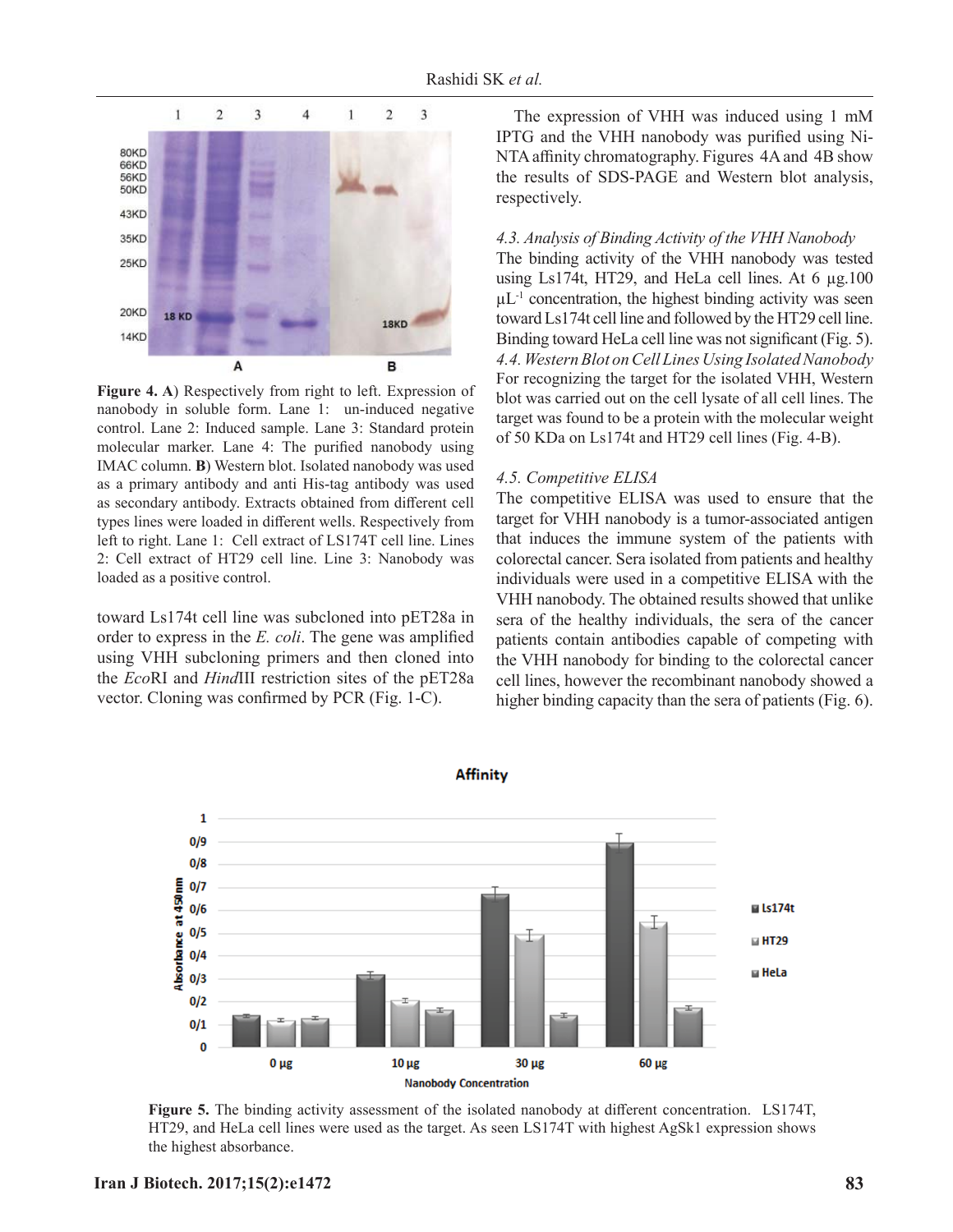



**Figure 6.** The competitive ELISA assessment on the binding activity of the isolated nanobody in the presence of the antibodies present in the sera of the patients suffering from colorectal cancer. All cells were used at the concentration of  $10^4$  cells per reaction. **A**) The control sera or sera from the patients at a dilution of 1:25 were prepared through mixing with PBS and then combined with a volume of 100 μL of the nanobody at a concentration of 60  $\mu$ g.mL<sup>-1</sup> and subsequently were added to each cell line in a separate reaction. Cells were washed with PBS after 1 h incubation at 37 °C anti His- tag antibody was used as the secondary antibody. **B**) The control sera or sera from patients were used at the dilution of 1:25 in 100 μL of PBS was added to each cell line in the separate reactions. After 1 h of incubation at 37 °C, cells were washed with PBS and then 100  $\mu$ L of nanobody at 60  $\mu$ g.mL<sup>-1</sup> was added. After 1 h incubation at 37 °C, cells were washed with PBS and the assay was carried out as before. Anti His-tag antibody was used as the secondary antibody. **C)** ELISA was carried out only with control or patients sera. Anti His-tag antibody was used as the secondary antibody. **D)** ELISA was carried out only on control or patients sera. Anti-human IgG antibody was used as the secondary antibody.

#### **5. Discussion**

With an average life-expectancy of less than five years, colorectal cancer among the most common types of cancer in the world. It ranks the fourth in men and the third among women. It is also the third cause of cancer related mortality among both sexes (1).

The common treatment methods such as chemotherapy, surgery, and radiotherapy have found to be accompanied with a number of disadvantages. As well, among the other major problems associated with the common treatment methods are the late diagnosis and lack of specificity of the treating agents which affects the normal tissue and causes major tissue damage (2).

Lack of specificity in the current treatment strategies signifies the need for new diagnosis and treatment methods with higher specificity. The use of antibodies in diagnosis and therapy provide specificity and efficiency with the reduced side-effects compared to the common chemotherapy methods.

Various antibodies have been developed for the treatment of colorectal cancer (22-25). Several drawbacks are associated with the chimeric mousehuman antibodies such as high cost of production and the possibility of viral contamination, thereby limit their production and application. Another problem related to the development of antibodies by hybridoma technology is the HAMA (human anti-mouse antibody) response. The mouse domains of chimeric antibodies can induce an immunological response which results in the production of neutralizing antibodies, therefore, reduction of the effective dose with the possible sideeffects.

Unlike hybridoma technology, phage display is fast and can be customized to obtain antibodies with the desired characteristics. The production of antibody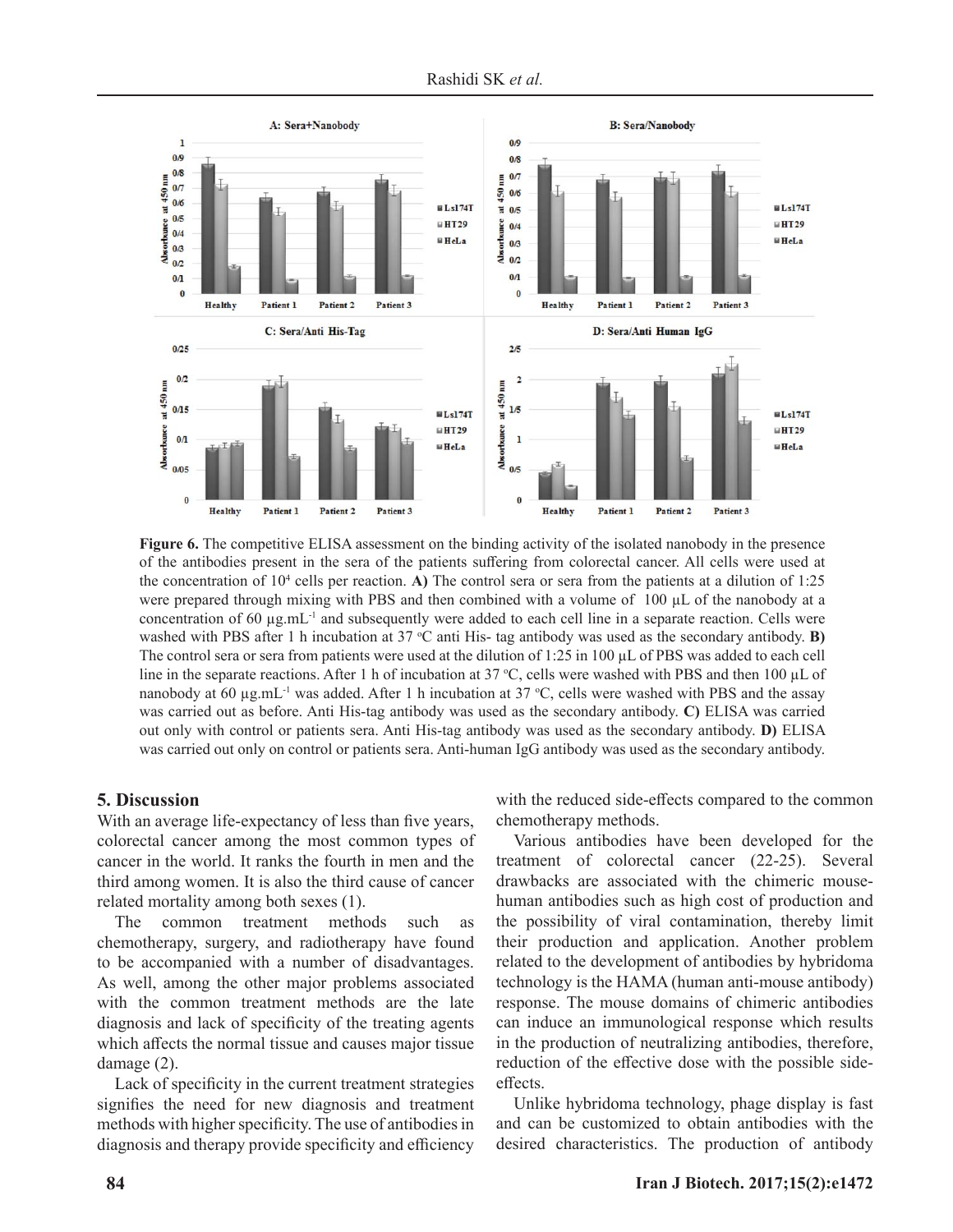without immunization steps and ease of genetic manipulations are among the other advantages of the phage display over hybridoma technology.

Among antibody fragments, VHHs are more stable, and can easily be produced in microorganism in large scales (17). These antibody fragments are resistance to the temperature and proteolytic digestion by proteases, thus having longer shelf life and can be administrated orally (26). Lack of FC fragments in these antibodies reduces non-specific interactions (27). Currently, there are not too many specific tumor markers for the colorectal cancer. The introduction of AgSK1 as a specific tumor marker presents an opportunity for an early diagnosis and specific treatment of colorectal cancer, as well. Recent studies on this antigen have shown that antibodies against AgSK1 react with 11 colorectal cancer cell lines without showing reactivity toward normal cell lines such as the fibroblast (28). Also, these antibodies haven't shown any cross reaction with the other antigens such as CEA, CA19-9, and TAG72 (28).

Based on these information we aimed to isolate a VHH nanobody against the cell line that expresses the highest level of AgSK1. The reason for performing cell-based panning was the fact that AgSK1 gene still remains unknown. Furthermore, cDNA sequences obtained from the previous literature didn't result in protein expression. Additionally, cell panning enables isolation of antibodies against the native cell surface proteins with a correct folding hence exhibiting more *in vivo* specific reactivity.

Williams *et al*. have immunized BALB/c mice using the colorectal cancer cell lines (SW480, SW948, and SW837)(29). ScFv library was prepared from the Fab fragments of the mice antibodies and was panned against SW480 and SW837 cell lines along with Ovalbumin (OVA) as a negative control. Antibodies isolated by cell panning have shown a high affinity toward the cells. The SW480 and SW837 cell lines showed an OD 2.5 fold higher than the negative control in the cell ELISA test. Although we didn't obtain a 2.5 fold difference in the absorbance between the test and control reactions, but, we have used cell lines in the both test and control reactions, thereby we have eliminated the possibility of false-positive results and providing a condition resembling the *in vivo* setting. In addition, the naive library used in our research usually results in the antibodies with the less affinity compared to the immune libraries.

A similar study was conducted by Zhou *et al.*  where the human scFv library was used for isolation of the antibody fragments against EGFR expressed

in a prokaryotic system. The isolated antibodies were evaluated by ELISA using cell lines over-expressing EGFR (30*)*. In addition, A431 cell line and skim milk were used as negative controls in the two different reactions. The scFv antibody against endothelial growth factor receptor 2 was used to evaluate nonspecific binding. The absorbance for test reaction was 0.55 and that of the negative control was 0.05. The absorbance of cell lines alone was 0.2 which shows the false-positive results when the fixed cells are used for ELISA. The naive library was used in this study describes the low affinity of the isolated antibody. In our study, the absorbance of test reaction was 0.9 and that of the negative control was 0.18, slightly better than the results of Zhou *et al.*

The reactivity of the isolated VHH nanobody with its potential target was tested by western blot analysis on cell lysates obtained from colorectal cell lines. The nanobody had a specific reaction against Ls174t and HT29 cell lines, but, no reactivity toward the HeLa cell lysate. The specificity of the nanobody was also tested by using competitive ELISA through application of sera obtained from patients suffering from colorectal cancer. Patients whom underwent chemotherapy or radiotherapy were excluded from the analysis due to the potential weakness of the immune system during these treatments. Unlike the sera of the healthy individuals, sera of the patients could compete with the isolated nanobody for binding to the cell surface antigens of the colorectal cancer cell lines. This reactivity was not seen for the other cell lines such as HeLa. This indicates that isolated nanobody can target a tumor associated antigen specific to the colorectal cells.

Although further research is needed to fully identify the binding target for this nanobody, however, our findings suggest that this nanobody has a specific reaction toward colorectal cells and can be used for further investigation on the tumor associated antigens or production of mimotopes useful for immunotherapy.

#### **Acknowledgment**

The authors wish to thank Shahed University and Biotechnology Development Council of I.R. Iran for their financial support.

#### **References**

- 1. Ferlay J, Shin HR, Bray F, Forman D, Mathers C, Parkin DM. Estimates of worldwide burden of cancer in 2008: GLOBOCAN 2008. *Int J Cancer*. 2010;**127**(12):2893-917. DOI: 10.1002/ ijc.25516
- 2. Barderas R, Babel I, Díaz-Uriarte R, Moreno V, Suárez A, Bonilla F, *et al*. An optimized predictor panel for colorectal cancer